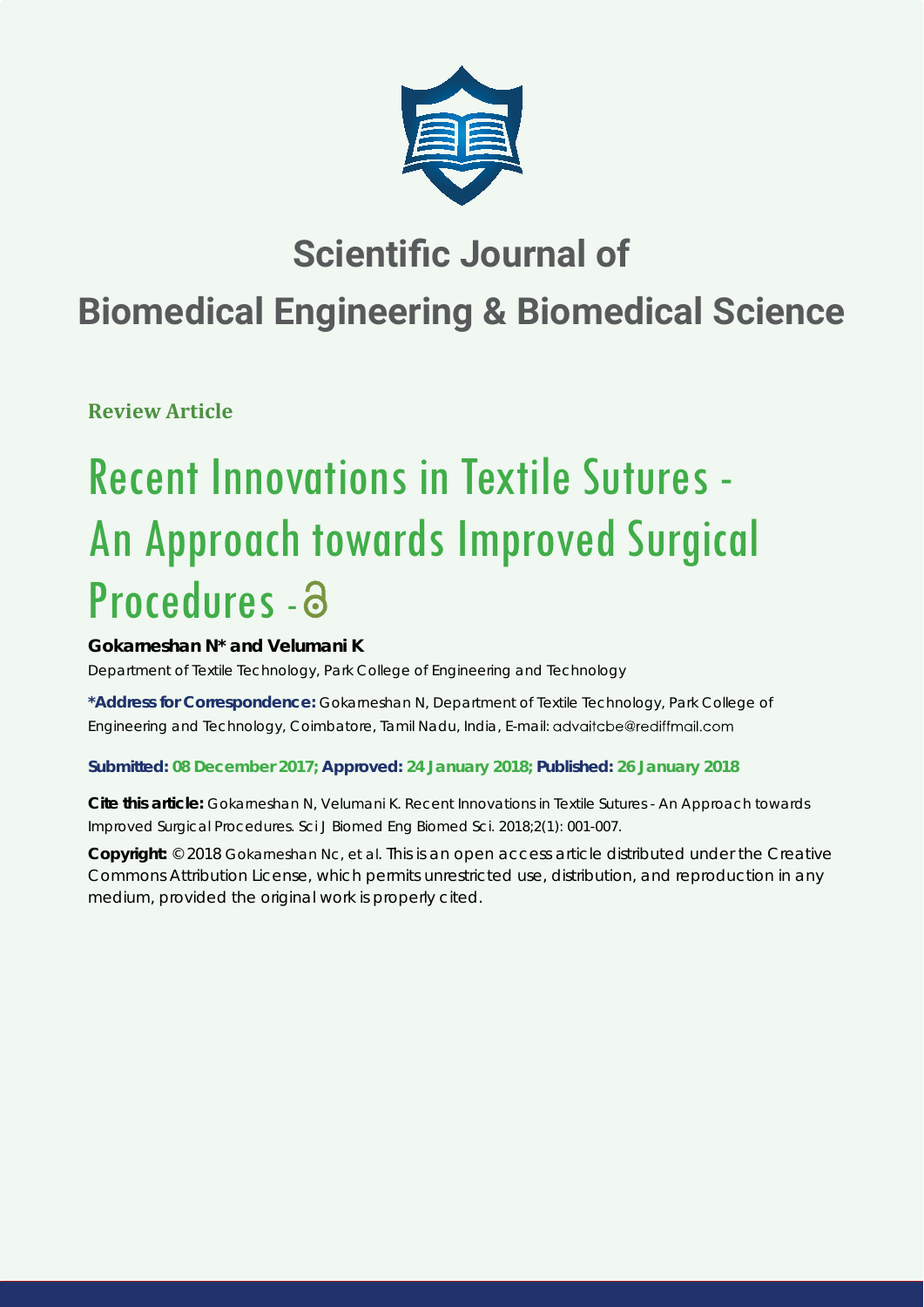#### **Abstract**

The present age is witnessing revolutionary polymeric textile implantable devices which have set in new trend in traditional materials and methods of surgery. Such scientifically advanced polymer materials have been designed for particular needs in surgical and interventional procedures. Investigations have been carried out to study properties of suture materials so as to enable surgeons make proper choice of sutures for particular surgical end uses. Damaged tissues have been repaired through use of absorbable suture that close the edges of a wound or incision. Non-absorbable sutures have been made to remain permanently in the body or removed after certain duration of healing. It holds valid for sutures of similar chemical nature and of various geometric construction, like Ethilon aganist Nurolon. Silk sutures have been treated with natural fungal pigment of varying concentrations to study its influence on the properties of silk sutures like tenacity, knot strength, friction and antimicrobial activity. The finding revealed that the pigment concentration in the chosen range did not considerably influence the suture properties considered. With the increase in the pigment concentration the antimicrobial activity also increases as pointed out by antimicrobial test results against select types of bacterium. The stages involved in the synthetic suture production include filament manufacturing process, suture needle fabrication and sterilization. Review has been done relating to the raw materials, production phases of sutures, design of suture, insertion process and geometry of suture needle. For over 50 years biomedical textiles and fiber-based implants (BTFIs) have commonly used for clinical purpose to enable healing of the different types of biomaterials used, silk - based biomaterials have been widely used clinically and are being increasingly considered for its potential as biomedical textiles.

**Keywords:** Barbed suture; Biodegradable; Antimicrobial; Fabrication; Polymers; Silk based biomaterials

#### **INTRODUCTION**

The medical textile industry has diversified with new materials and innovative designs. Evolving polymer technology has yielded a wide range of applications of implantable medical textile devices or biotextiles. King has defined biotextiles as: "structures composed of textile fibers designed for use in specific biological environments (e.g. surgical implants, biomass reactors), where their performance depends on their interactions with cells and biological fluids as measured in terms of their biocompatibility and biostability [1]. Sutures are the most common biotextile implantable devices due to their diverse usage in surgical procedures. They are used to achieve wound closure whenever tissue separation has occurred due to an incision, puncture, abrasion, or other injury. The term 'suture' refers all materials that put severed body tissues together and to hold them in their normal position till healing occurs. In the area of medical textiles, sutures are used for surgical purpose and are growing in demand in joining of various kinds of tissues. Sutures are used to reapproximate the divided tissues and ligation of the cut end vessels. If the suture fails to perform the above said functions, the consequences may be disastrous. Massive bleeding may occur when the suture loop surrounding a vessel is disrupted [2]. Wound closure using suture materials is an integral part of the surgical process. Sutures are natural or synthetic textile biomaterials widely used in wound closure, to ligate blood vessels and to draw tissues together [3]. Sutures consist of a fibre or fibrous structure with a metallic needle attached at one of the fibre ends and they can be classified into two broad categories namely absorbable and non-absorbable sutures. Medical textile industry has diversified from conventional textile industry with new materials and developments. Revolution of polymer technology gives a wide scope to manufacture the implantable medical textile or bio-textile products. Application of the implantable medical textiles ranged from bioprosthetic (heart) valves to wound closure devices (sutures) [4]. Sutures are the most common implantable medical textiles which are used in surgical procedures. They are used to close the separate tissue which has occurred due to an incision, puncture, abrasion etc. Biomedical textiles and fiber-based implants (BTFIs) manufactured using textile-forming technologies have been in routine clinical use to facilitate healing for nearly five decades [5,6].

#### **Properties of surgical sutures and applications**

Either knot or barbed suture, which has been developed quite

**SCIRES Literature - Volume 2 Issue 1 - www.scireslit.com Page -002**

recently are meant to secure wounds. In order to secure best tissue closure strength sutures should be knotted. The goal of wound closure is to bring the edges of the wound together not only with sufficient strength to prevent dehiscence, but also with a minimal residual tension and compression of the tissue [7]. The example of suturing which helps in joining of two tissues is shown in figure. This figure shows wound before suturing and after suturing. Even though bioactive sutures have made their entry into the marketplace, further research is in progress for the development of future products. These sutures not only possess good antimicrobial activity but also anesthetic and antineoplastic properties. Some clinical trials have already been completed in Russia. This technology is likely to become commonplace [8]. The suturing materials and techniques used to reconstruct the planes can thus have a direct and determinate influence on the phases of healing, making an indepth and detailed knowledge of the physical, chemical and technological properties of suturing materials an absolute necessity. The clinical choice that, on each individual occasion, leads us to prefer a synthetic or a natural thread, a single or a multiple filament, a resorbable or a nonresorbable suture, must be reasoned and never left to chance. The thread is always used with a needle, the characteristics of which also contribute to differentiating its use in order to achieve the required results. A precise knowledge of these variables is part of the body of technical and theoretical expertise of every oral surgeon [9]. The suture characteristics can be of ideal, desirable and other categories. The ideal characteristics include properties such as sterile, all-purpose (composed of material that can be used in any surgical procedure), Causes minimal tissue injury or tissue reaction (i.e., nonelectrolytic, noncapillary, nonallergenic, noncarcinogenic), Easy to handle, Holds securely when knotted (i.e., no fraying or cutting), High tensile strength, Favorable absorption profile, resistant to infection.



**Figure 1:** Wound conditions before and suturing [10].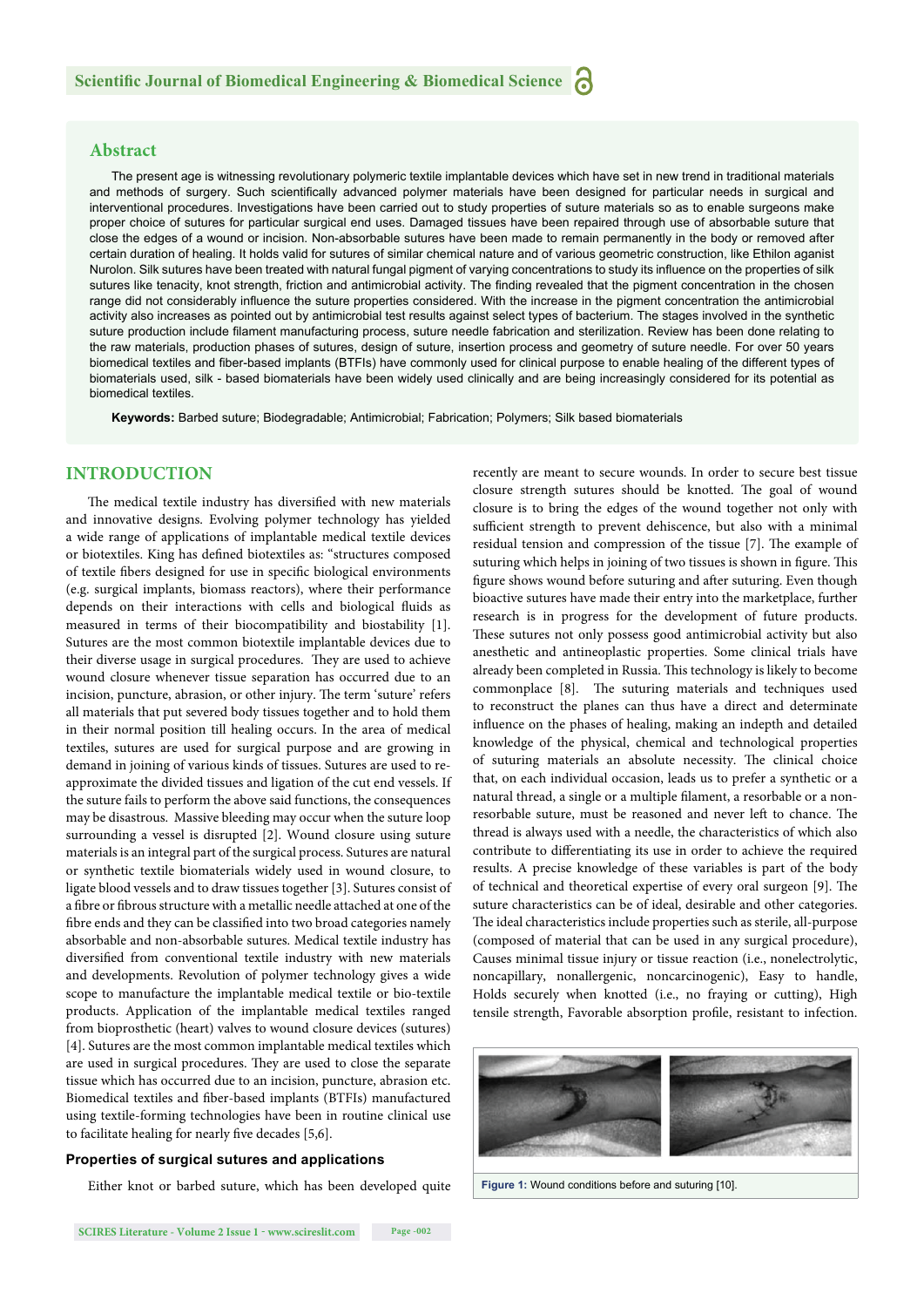

Unfortunately, at present, no single material can provide all of these characteristics. In different situations and with differences in tissue composition throughout the body, the requirements for adequate wound closure require different suture characteristics. The essential suture characteristics include sterility, uniform diameter and size, pliability for ease of handling and knot security, uniform tensile strength by suture type and size, freedom from irritants or impurities that would elicit tissue reaction. Other suture characteristics include absorbable, breaking strength, capillarity, elasticity, fluid absorption, knot-pull tensile strength, knot strength, memory, non absorbable, plasticity, pliability, straight-pull tensile strength, suture pull out value, tensile strength, and wound breaking strength. The suturing technique is a complex operation involving a surgeon-specific mix of cognitive and technical components. Notwithstanding the surgeon importance, the choice of the correct suture is fundamental for tissue healing and patient recovery. Usually, this choice takes into account the patient, the type of wound and tissue characteristics and also the anatomic region. An inelastic suture cannot be placed to the area where the tissues or incision subjected to stretch often. Proper designing of sutures make it possible to sharply reduce the percentage of postoperative complications and correspondingly to reduce the number of repeated operations. Simultaneously, the time for treating surgical patients will be shortened and expenses for treatment will be reduced [10]. The physical characteristics of a suture comprise the diameter and configuration, capillarity and hygroscopicity, friction, tensile strength, knot strength, elasticity and creep. In certain cases fulfilling the suture characteristics is quite difficult for contradictory requirement. For instance, high friction is needed for better knot security, but on the other hand it increases the tissue drag. Critical requirement of suture materials are knot security, bio compatibility, degradability etc, and depending on application suture needs high elongation, and recovery, fatigue resistance etc. However, strength and diameter of the suture are the only physical properties available to surgeon. For proper choice of material other specific properties like extensibility, creep, relaxation behaviour of material, biodegradability should be known for specified application. Today a lot of biomaterials are available to make sutures, but it is more important to adjudge its biocompatibility. Research in material science and polymer engineering fields results new developments in surgical suture materials. Research focuses now on the drug delivery surgical suture materials [11].

#### **Antibacterial silk sutures using herbal extract**

As regards the suture materials, their physical and mechanical properties, handling properties, biocompatibility, and antimicrobial characteristic are of utmost importance [12]. As of now, no suture material has been able to satisfy all these properties [13]. The present surgeon has several choices of suture material available and he may choose them based on availability and his familiarity. Silk, a natural non-absorbable suture material has been used as biomedical suture for centuries due to its advantageous characteristics. However, one of the major problems associated with the silk is its poor microbe resistance characteristics. Several researchers have used different antimicrobial agents onto silk sutures to impart microbe resistance characteristics. Researchers have also used silver doped bioactive glass powder to coat silk surgical suture [14]. Recently, studies on the effect of chitosan coating on the characteristics of silk sutures [15]. Another study on tetracycline coating on silk sutures was carried out and they investigated the effect of tetracycline treatment on silk suture properties [16]. Recently, antimicrobial finishing of textiles using microbial dyes have received greater attention as they require less labour, land, and cost effective solvents for extraction as opposed to higher plant materials. In this study, silk sutures are treated with Thermomyces, a natural fungal extract and its effect on the properties of silk sutures such as antimicrobial activity, friction, tenacity and knot strength are studied. The process of development of silk suture is given below:

The following studies have been carried out,

• Effect of natural fungal treatment on tenacity and knot strength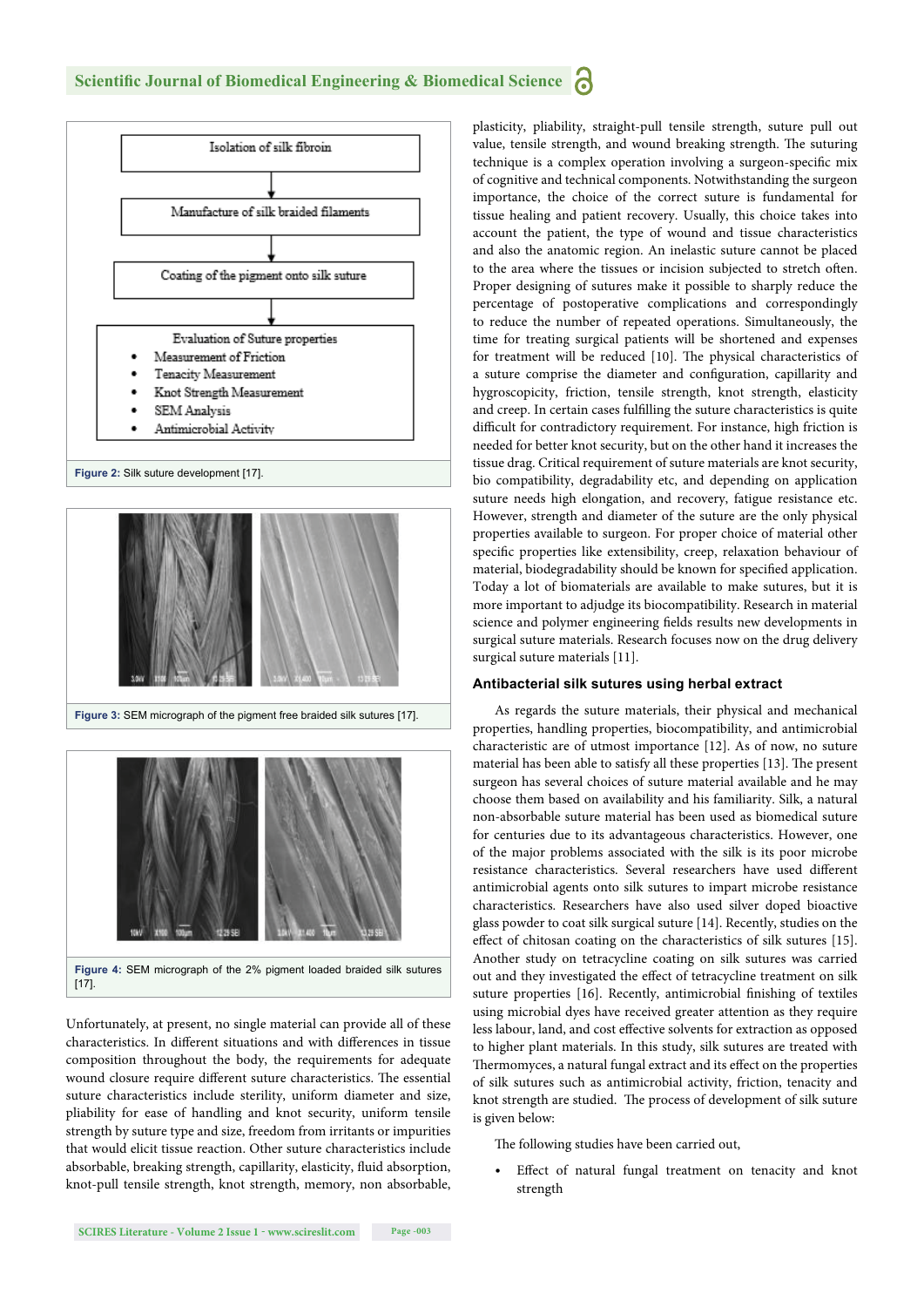- Effect of natural fungal treatment on friction
- Effect of natural fungal treatment on antibacterial activity
- Morphology of pigment free and pigment loaded silk sutures

Silk suture produced was treated with natural fungal extract at optimum concentration and the effects of natural fungal treatment on the suture properties were studied. The result showed that the tenacity and knot strength of silk braided sutures increased compared to the untreated silk suture. The frictional properties of both the fungal treated silk suture and the untreated silk suture were determined by the dynamic coefficient of friction and there is a slight reduction in frictional value found in the treated silk suture compared to the untreated silk suture. The uniform deposition of natural fungal pigment on to the surface of the silk braided suture was confirmed by Scanning Electron Microscopy [17]. The antibacterial activity of fungal treated silk braided suture at optimum concentration against *S. aureus* and *E. coli* is found to be good compared to the untreated silk suture. The result suggests that the silk suture treated with optimum concentration of the natural fungal pigment is appropriate to retard the exponential growth of *S. aureus*, a gram-positive bacterium and *E. coli* a gram-negative bacterium and hence silk sutures can be developed with the required characteristics for healthcare applications.

#### **Synthetic Suture Technology for Implantable Medical Textiles**

Nowadays sutures are generally manufactured using advanced biocompatible polymers. Sutures are generally manufactured using either monofilament or multifilament. In general, textile filaments (Both monofilament and multifilament) are manufactured using the following techniques [18]

- Melt spinning
- Dry spinning
- Wet Spinning
- Dry jet wet spinning and
- Gel spinning

 In melt spinning process, the molten polymer is extruded through the tiny holes to form filaments. The produced filaments are stretched by an external force applied at the wind-up before the filament getting cool. Further the filament is cooled by quenching chamber where the cooled air is passed through the filament when the filament emerges from the tiny holes called as spinneret**.** In dry spinning process, the solution form of conc. polymer is extruded through the spinneret holes into the current of hot gas where the solution type of polymer is converted into solid filament by means of evaporation of solvent from the polymer solution [19]. This method is preferred where the polymers do not melt. Wet spinning is the oldest process. The fibre forming polymers are dissolved in a suitable solvent and form the polymer solution. This polymer solution is called as 'dope'. The dope is extruded through the spinneret to a liquid bath containing low molecular weight chemicals. The bath containing suitable liquids absorb the solvent present in the polymer solution and convert the polymer solution into filaments [20]. This liquid bath is called as 'coagulation bath'. In dry jet wet spinning process, the spinneret is kept in a dry state. The polymer solution extruded from the spinneret is allowed to pass through the atmosphere or inert gas and then passed into liquid bath also knows as 'coagulation bath'. In between spinneret and coagulation bath, the extruded polymer solution induces the elongation flow which results the high orientation and mechanical properties of filament. Gel spinning technique is used to produce the high strength filaments. This technique is similar to wet spinning where the polymer dope is solidified when the extruded polymer solution is passed into coagulation bath. Here the extruded polymer solution is still in gel form in the coagulation bath. The gel form polymer is passed to drawing chamber and then the filament is solidified. High Performance Polyethylene Fibers (HPPE) are produced by gel spinning. In case of synthetic suture manufacturing, due to the raw materials usage for the production of sutures, mostly, melt spinning technology is preferred. Sutures are generally classified as two types. They are absorbable and non-absorbable [21]. Absorbable sutures are used internally in the body and are designed to lose the strength over the period of time. After that, the sutures are absorbed or decomposed by the natural reaction of the body to foreign substances such as hydrolysis process. Non absorbable sutures are not dissolved by the human body's natural reaction to foreign substances. This kind of sutures is generally used for closing cutaneous or oral incisions, where the suture can be easily removed from the body. There are three major official compendiums for the suture manufacturing industry.

They are:

- United States Pharmacopoeia (USP),
- European Pharmacopoeia (EP) and,
- British Pharmacopoeia (BP).

They provide the standards and guidelines for suture manufacture. Sutures are classified as 'Medical Device' under these standards. Some important quality attributes of both absorbable and non-absorbable sutures are diameter, tensile strength, needle pull out strength, sterility etc.

The following stages are involved in manufacturing sutures and,

- Filament manufacturing (suture) process,
- Suture needle fabrication and insertion process and
- Packaging process.

Suture needles are used to safely transfer the suture material into the tissue with least amount of trauma. They are made using tempered steel. US Federal Specification GGN 211b and German standard DIN-13170 provides the performance and safety evaluation of the suture needles. They have the following characteristics,

- Suture needle is strong enough. Hence, it does not break easily,
- It should be rigid and does not bend while operation procedure,
- It has sharp edge for penetrating the tissue with minimum penetrating resistance,
- Almost it less diameter difference than suture material for minimizing the trauma in tissue and,
- It is free from corrosion and burrs to prevent infection and tissue trauma.

 Sutures are one of the medical devices which are used to close the open tissue or open incision. Due to the latest development in biomaterials, the absorbable type of filaments is produced. Because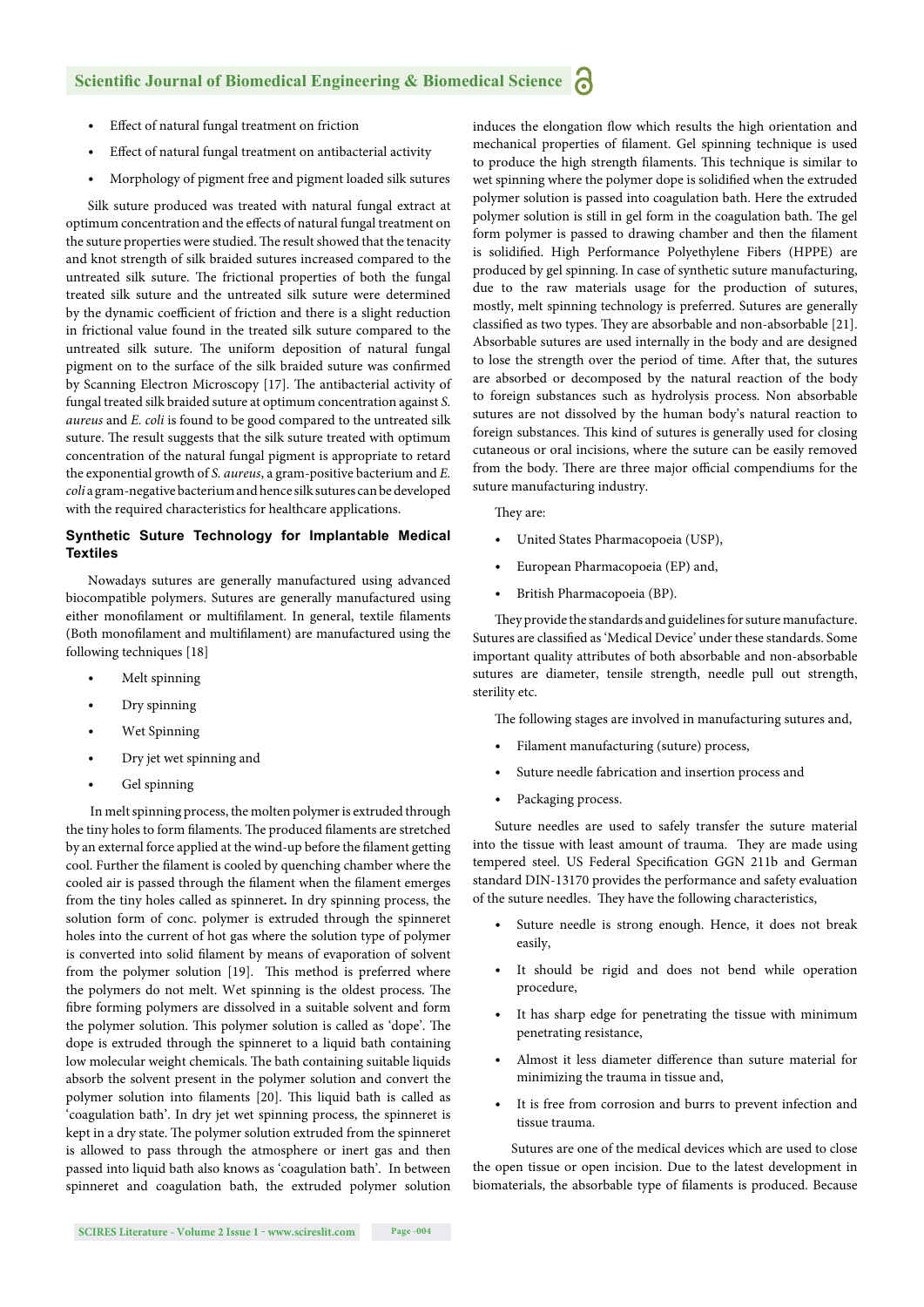of the absorbing or degrading nature, absorbable synthetic sutures are enhancing the operation procedure [22]. They benefit both the patient and healthcare professionals. Last few decades the knotless sutures are also developed for avoiding the knotting process during the operation procedure performed by healthcare professionals.

#### **Silk based biomaterials in biomedical textiles and implants**

Biomedical textiles are defined as fibrous textile structures prepared from synthetic or natural materials that are used either in an internal or external (inside or outside the body) biological environment as a medical device to improve the health and medical condition of the patient [23-25]. These devices include non-implantable materials from wound dressings, implantable materials like vascular grafts, heart valves and sutures to wearable medical implants and polymer sensors. Medical textiles serve biomedical applications throughout the body and can provide solutions for clinical applications including general surgery, orthopedic, cardiovascular and cosmetic surgeries, tissue engineering, bariatric, dental, and veterinary needs [26-36]. Various natural and synthetic fibers are used to construct biomedical textiles. Silk, as unique natural biological proteins made by silkworms and spiders offer remarkable mechanical properties [37]. Silk-Based Biomaterials (SBBs) have been more widely used clinically as sutures for centuries and are being increasingly recognized as a prospective material for biomedical textiles. Because of the availability of large quantities of material from the textile industry, the ease of processing, controllable degradability, remarkable mechanical properties and biocompatibility, SBBs have been explored and engineered for the fabrication of various BTFIs such as sutures, arterial grafts, heart valves, hernia and prolapsed repair meshes, heart implants supports, and prosthetic ligaments and tendons, among other devices [38- 42]. In order to further expand the applications of SBBs for versatile biomedical textiles, there has been interest in the regeneration of silk solutions and fibers from native silk fibers to gain even further control of properties. However, applications of regenerated silk fibers have been limited in part due to the inferior mechanical properties when compared to the native fibers. Usually, regenerated silk fibers exhibit 0.1-0.2 cN/tex (tex stands for linear density of fibers) in tensile strength while raw silk fibers from Bombyx mori, which are composed of fibroin (SF) and sericin (SS), and degummed silk fiber, mainly SF with SS removed, show 0.3-0.4 cN/tex [43-47]. Furthermore, the flexibility of regenerated silk fibers is poor compared to that of raw silk fibers. Such poor mechanical properties have been a primary reason that regenerated silk fibers are seldom used in industrial applications for BTFIs. Numerous efforts have been conducted to improve the mechanical properties of the regenerated silk materials, but to date the properties remain inferior to their native counterparts [48]. Additionally, the biological properties of fabricated BTFIs, such as biocompatibility, thrombogenicity and antimicrobial behaviour, have been enhanced with many surface modification techniques, including plasma treatment, surface coatings, chemical grafting, and encapsulation of nanoparticles [49-52]. The number of publications on the use of SBBs for biomedical textiles is increasing, however, few review papers about SBBs for biomedical textiles have been published. The present review provides a comprehensive overview of progress in SBBs for BTFIs and identifies opportunities for further development. The present review focuses on the types, compositions and physical and biological properties of BTFIs, followed by an examination of the advantages and limitations of BTFIs prepared from SBBs. The review then covers progress with surface coatings and physical and chemical critical issues, future needs and opportunities for further development for BTFIs using SBBs. A shift in population demographics, including a growing elderly population and higher obesity, affect BTFIs development. Active patients increasingly consult with surgeons about treatment options and minimally invasive surgical techniques that return them to health in a shorter time than traditional more invasive surgical procedures. To meet the increasing demand in the society, biomedical textile engineering aims to develop a holistic and integrative approach of designing and engineering BTFIs to meet biomedical and healthcare needs. SBBs, in particular, are being reengineered with flexible and compliant textile structures to minimize the loss of natural movement. For example, the global orthobiologics market is estimated to more than double from US\$ 4.3 billion in 2009 to US\$ 9.6 billion by 2016 [30]. US sales of advanced DDSs have continued to grow 15.6% annually, reaching \$153.5 billion by 2011 [30]. The competitive orthopaedic soft tissue repair market also is expected to grow from US\$ 920 million to US\$ 1.6 billion in the same time period [29]. On a worldwide basis, biomedical textile stents made from synthetic polymers using textile forming technologies have been in routine clinical use for nearly five decades and have been implanted in hundreds of thousands of patients. Although a number of areas of study are developing in the novel silk-based BTFIs, these include developments in polymer science and advanced textile solutions such as non-weaving, braiding, knitting and weaving technologies, there remain many questions for silk-based BTFIs to progress to clinical applications. First, new development needs to exploit the biocompatibility, mechanical properties, fiber varieties and fabric-forming techniques of SBBs which are required to improve silk-based BTFIs with increased value and end-use performance in the biomedical textile field. Furthermore, the development of silkbased BTFIs is a multidisciplinary field which needs in-depth research involving biology, medicine, material engineering and mathematics. The textile industry has demonstrated its competiveness in the field of biomedical and healthcare, with the development and advanced manufacturing of medical textiles, smart textiles and multifunctional textiles. BTFIs are very important in all aspects of medicine and surgery and the range and extent of applications to which these materials are used is a reflection of their enormous versatility. Among the variety of materials used for BTFIs, SBBs have been widely used clinically such as for sutures for centuries and are increasingly recognized as a prospective material for biomedical textiles.

modifications of SBBs for BTFIs and concludes with a discussion of

#### **CONCLUSION**

Design of sutures is a critical aspect that determines the reduction of post-operative complications and thereby reduces further repetition of surgeries. The factors to be considered in this regard are knot security, bio compatibility, degradability and so on. Though a number of biomaterials are available, the biocompatibility becomes an important consideration. In this direction some recent researches have focussed on development of sutures that are more biocompatible compared with existing ones. Silk suture treated with optimum concentration of the natural fungal pigment is appropriate to retard the exponential growth of *S. aureus*, a grampositive bacterium and *E. coli* a gram-negative bacterium and hence silk sutures can be developed with the required characteristics for healthcare applications. The raw materials, stages for manufacturing sutures, suture needle fabrication, insertion process and geometry of suture needle have been well explored. Silk-Based Biomaterials (SBBs) have been widely used clinically viz. sutures for centuries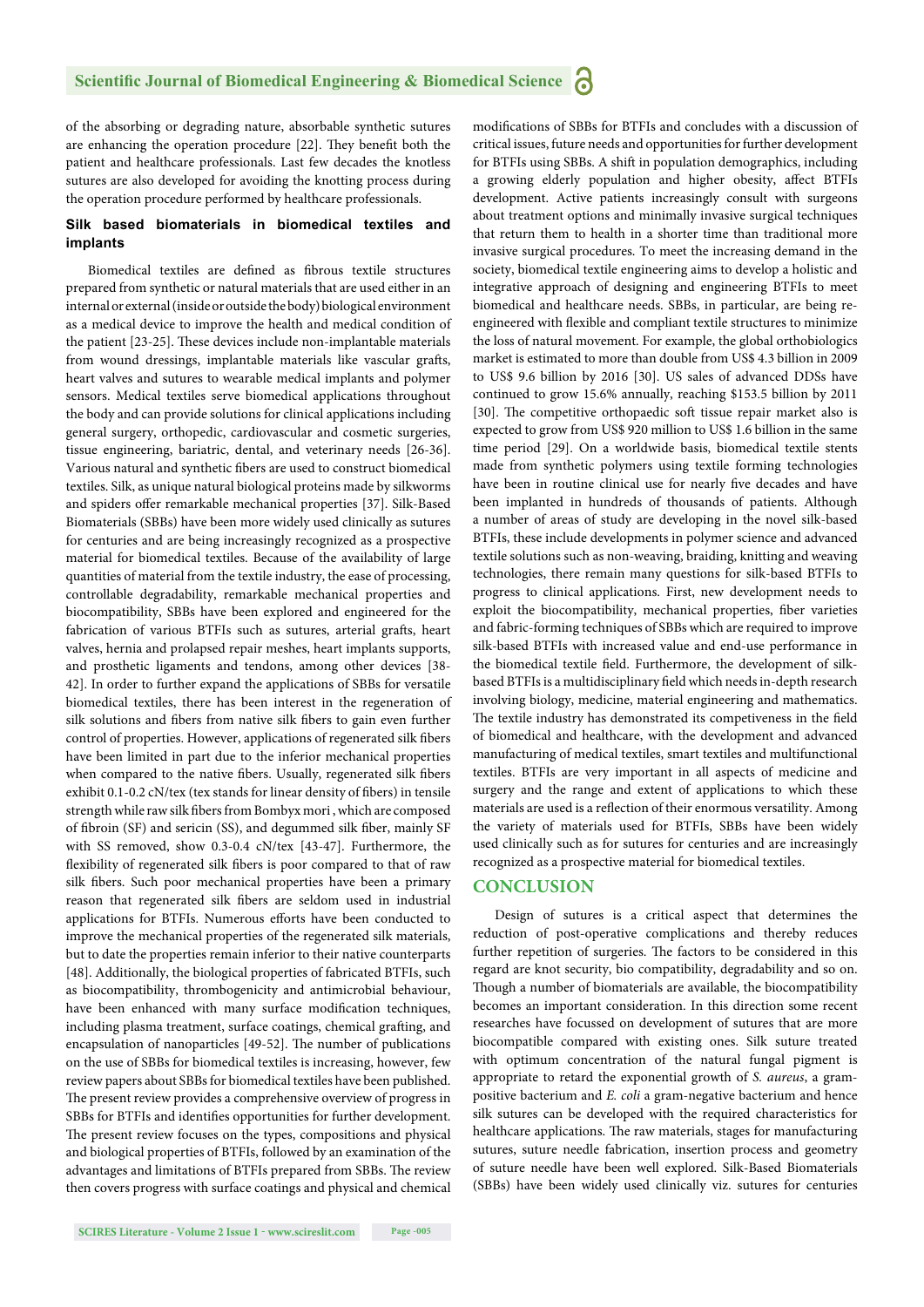#### **Scientific Journal of Biomedical Engineering & Biomedical Science**

and are being increasingly recognized as a prospective material for biomedical textiles. The ease of processing, controllable degradability, remarkable mechanical properties and biocompatibility have prompted the use of silk based biomaterials for various biomedical textiles and fire based implants for extracorporeal implants [53], soft tissue repair, healthcare/hygiene products and related needs.

#### **REFERENCES**

- 1. King MW. Overview of opportunities with in medical textiles. Canadian Textile Journal. 2001; 118: 34-36.
- 2. Chu CC. Mechanical Properties of suture materials: an important characterization. Ann Surg. 1981; 193: 365-371. https://goo.gl/U4cgtT
- 3. Chu CC. Fraunhofer JAV, Greisle HP. Wound closure biomaterials and devices, CRC Press New York. 1997; 1: 35-49. https://goo.gl/xtGufd
- 4. Philip PD, Martin WK, Nancy LC, Jeffrey CL. Medical Textiles: Application of an absorbable barbed bi-directional surgical suture. J Text Apparel Technol Management. 2002; 2: 1-5. https://goo.gl/9CRrNd
- 5. King MW. Designing fabrics for blood vessel replacement. Can Text J. 1991;  $108:24$
- 6. Daniele MA, Boyd DA, Adams AA, Ligler FS. Microfluidic strategies for design and assembly of microfibers and nanofibers with tissue engineering and regenerative medicine applications. Adv Healthc Mater. 2015; 4: 11-28. https://goo.gl/ns9RSo
- 7. Garcia Paez JM, Carrera San Martin A, Garcia Sestafe JV, Jorge Herrero E, Millan I, Navidad R, et al, Resistance and Elasticity of the Suture Threads employed In Cardiac Bioprostheses. Biomaterials. 1994; 15: 981-984. https://goo.gl/pcocCV
- 8. Peter CN. Bioactive sutures, plastic surgery educational foundation technology assessment committee Toronto, Ontario, Canada. 2006; 1645- 1647.
- 9. Luisa L. Suturing techniques in oral surgery. Sandro Siervo; Quintessenza Edizioni. Srl. 1995; 175-181. https://goo.gl/NFmFKW
- 10. Srinivasulu K, Dhiraj kumar N. A review on properties of surgical sutures and applications in medical field IMPACT: International Journal of Research in Engineering & Technology. 2014; 2: 85-96.
- 11. VA Zhukovskii. Development of surgical suture materials and of industrial technologies for preparing them. Department of man-made fiber technology. St. Petersburg Institute of the textile and Light Industry. 1992; 5: 6-8. https://goo.gl/MYZATK
- 12. Saxena S, Ray AR, Kapil A, Pavon-Djavid G, Letourneur D, Gupta B, et al. Development of a new polypropylene-based suture: plasma grafting, surface treatment, characterization, and biocompatibility studies. Macromol Biosci. 2011; 11: 373-382. https://goo.gl/oqVhKn
- 13. Pillai CKS, Sharma CP. Absorbable polymeric surgical sutures: chemistry, production, properties, biodegradability, and performance. J Biomater Appl. 2010; 25: 291-366. https://goo.gl/NJzPAj
- 14. Blaker JJ, Nazhat SN, Boccaccini AR. Development and characterisation of silver-doped bioactive glass-coated sutures for tissue engineering and wound healing applications. Biomaterials. 2004; 25: 1319-1329. https://goo.gl/RPZqNv
- 15. Viju S, Thilagavathi G. Effect of chitosan coating on the characteristics of silkbraided sutures. J Ind Tex. 2013; 42: 256-268. https://goo.gl/GvtvNs
- 16. Liu H, Ge Z, Wang Y, Toh SL, Sutthikhum V, Goh JC. Modification of sericinfree silk fibers for ligament tissue engineering application. J Biomed Mat Res App Biomater. 2007; 82: 129-138. https://goo.gl/CdqqUZ
- 17. Parthiban M, Thilagavathi G and Viju S, Development of antibacterial silk sutures using natural fungal extract for healthcare applications. Journal of Textile Science & Engineering. 2016; 6: 1-4. https://goo.gl/5uEQn9
- 18. Gupta VB, Kothari VK. Manufactured fibre technology. Chapman and Hall; London, First Edition. 1997: 31-66. https://goo.gl/Q8XfGM
- 19. Chapman CB. 1974. "Fibres" Butterworth and Co. (Publishers) Limited England. 1974; 42-47.
- 20. Mishra SP. Science and technology of manmade fibres. Suraj Publications; India. First edition. 2007; 1-12.
- 21. Anand SC, Kennedy JF, Rajendran S. Medical textiles and biomaterials for healthcare, Wood head publishing Ltd. England. 2006; 432-440. https://goo.gl/MgD5dT
- 22. Chellamani KP, Veera subramanian D, Vignesh Balaji RS. Implantable medical textiles: synthetic suture manufacturing technology. Journal of Academia and Industrial Research. 2014; 3: 67-72. https://goo.gl/VMj5E3
- 23. King MW. Designing fabrics for blood vessel replacement. Can Text J. 1991; 108: 24.
- 24. Williams DF. Definitions in biomaterials: proceedings of a consensus conference of the European Society for Biomaterials. Elsevier Science Ltd; Chester, England. 1987. https://goo.gl/KaZsSw
- 25. Li G, Chen Y, Hu J, Wu X, Hu J, He X, et al. A 5-fluorouracil- loaded polydioxanone weft-knitted stent for the treatment of colorectal cancer. Biomaterials. 2013; 34: 9451-9461. https://goo.gl/VZ87FH
- 26. Liu S, Dong C, Lu G, Lu Q, Li Z, Kaplan DL, et al. Bilayered vascular grafts based on silk proteins. Acta Biomater. 2013; 9: 8991-9003. https://goo.gl/SkCzbC
- 27. Wang Y, Blasioli DJ, Kim HJ, Kim HS, Kaplan DL. Cartilage tissue engineering with silk scaffolds and human articular chondrocytes. Biomaterials. 2006; 27: 4434-4442. https://goo.gl/eAKeW4
- 28. Li G, Liu Y, Lan P, Li Y, Li Y. Prospective bifurcated biomedical stent with seamless woven structure. J Text I. 2013; 104: 1017-1023. https://goo.gl/Kn7d4e
- 29. Mandal BB, Grinberg A, Gil ES, Panilaitis B, Kaplan DL. High-strength silk protein scaffolds for bone repair. Proc Natl Acad Sci USA. 2012; 109: 7699- 7704. https://goo.gl/CXmDwB
- 30. Jitendra A, Chitra joshi A. Surgical sutures: the largest textile implant material. medical textiles and biomaterials for healthcare. 2006; 432-440. https://goo.gl/op672b
- 31. Wang M, Yu JH, Kaplan DL, Rutledge GC. Production of submicron diameter silk fibers under benign processing conditions by two-fluid electrospinning. Macromolecules. 2006; 39: 1102-1107. https://goo.gl/fU19bf
- 32. Vepari C, Kaplan DL. Silk as a biomaterial. Prog Polym Sci. 2007; 32: 991- 1007. https://goo.gl/WoxZH4
- 33. Altman GH, Diaz F, Jakuba C, Calabro T, Horan RL, Chen J, et al. Silkbased biomaterials. Biomaterials. 2003; 24: 401-416. https://goo.gl/YWMuo1
- 34. Kluge JA, Rabotyagova O, Leisk GG, Kaplan DL. Spider silks and their applications. Trends Biotechnol. 2008; 26: 244-251. https://goo.gl/8ePxjK
- 35. Wang Y, Kim HJ, Vunjak-Novakovic G, Kaplan DL. Stem cell-based tissue engineering with silk biomaterials*.* Biomaterials. 2006; 27: 6064-6082. https://goo.gl/fe5PwP
- 36. Li G, Li Y, Lan P, He X, Hu H. Polydioxanone weft-knitted intestinal stents: fabrication and. mechanics optimization. Text Res J. 2013; 83: 2129-2141. https://goo.gl/F7dGTq
- 37. Lu Q, Zhang X, Hu X, Kaplan DL. Green process to prepare silk fibroin/ gelatin biomaterials scaffolds. Macromol Biosci. 2010; 10: 289-298. https://goo.gl/7dw8W3
- 38. Omenetto FG, Kaplan DL. New opportunities for an ancient material. Science. 2010; 329: 528-531. https://goo.gl/WFzXTS
- 39. Kasoju N, Bora U. Silk Fibroin in Tissue Engineering, Adv Healthc Mater. 2012; 1: 393-412.
- 40. Fan H, Liu H, Wong EJW, Toh SL, Goh JC. *In vivo* study of anterior cruciate ligament regeneration using Mesenchymal stem cells and silk scaffold. Biomaterials. 2008; 29: 3324-3337. https://goo.gl/WbyFYG
- 41. Chen X, Qi Y, Wang L, Yin Z, Yin G, Zou X, Ouyang H. Silk-based biomaterials in biomedical textiles and fiber-based implants. Biomaterials. 2008; 29: 3683-3692.
- 42. Ki CS, Lee KH, Baek DH, Hattori M, Um IC, Ihm DW, Park YH. Dissolution and wet spinning of silk fibroin using phosphoric acid/formic acid mixture solvent system. J Appl Polym Sci. 2007; 105: 1605-1610. https://goo.gl/tRqgvW
- 43. Matsumoto K, Uejima H, Iwasaki T, Sano Y, Sumino H. Studies on regenerated protein Fibers 3-Production of regenerated silk fibroin fiber by the self-dialyzing wet spinning method. J Appl Polym Sci. 1996; 60: 503-511.